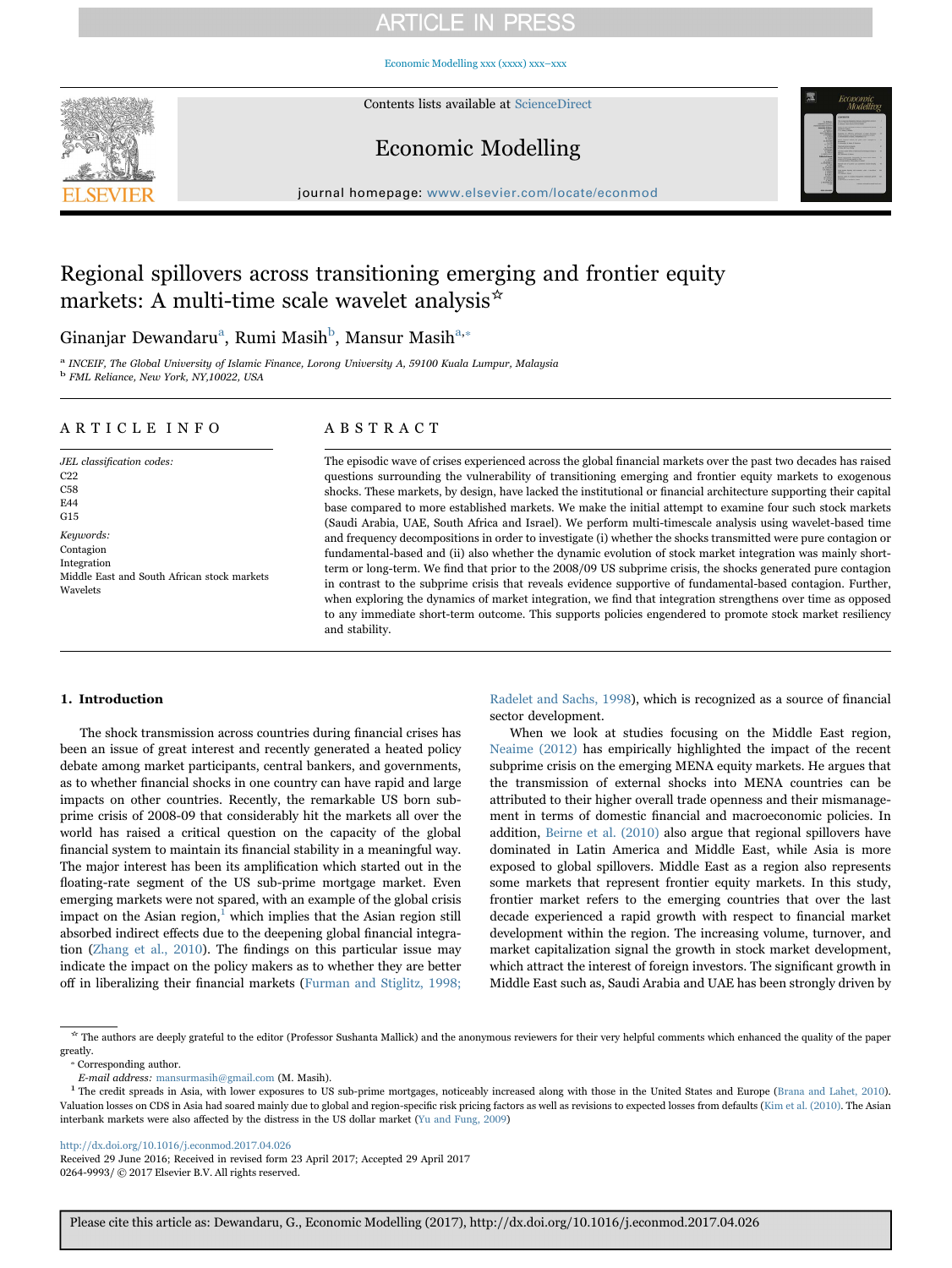the rapid increase in oil price over the last ten years, altogether with the prominent accumulation of their respective sovereign wealth funds. On the other hand, African region has recently attracted foreign capital inflows due to its strong economic fundamentals, where South Africa has been considered as the leading emerging economy in this region.

These periods of financial volatility have sparked questions on both the nature of the transmission mechanism across markets, as well as whether the sources of such linkages were due to contagion effects or more fundamental underpinnings. Many prior studies attempted to explain the nature of transmission mechanism across borders during several major financial crises. Dornbusch et al. (2002) and Kaminsky and Reinhart (2000) mentioned the two distinctive characteristics between pure and fundamentals-based contagion. While the former is defined as an excessive transmission of shocks beyond any idiosyncratic disturbances and fundamental linkages (Forbes and Rigobon, 2002; Bae et al., 2003; Eichengreen et al., 1996), the latter is transmitted by way of financial market integration and trade linkages or interdependence (Calvo and Reinhart, 1996; N'Diaye et al., 2010; Zhang, 2008). The strong debate of empirical findings centres on the evidence of these two channels.

Given the presence of contagion effects in emerging countries, along with the different nature of their transmission channels, our study makes the initial attempt to address this issue in the context of equity markets in the Middle East and Africa, namely: Saudi Arabia, UAE, South Africa and Israel. There are three primary issues that this empirical study focuses on: (i) the first is to detect the evidence of contagion not only during the period of the recent subprime crisis but also during the earlier major crises. The finding may demonstrate how the impact of one crisis differs from that of the other crises. (ii) the second is to identify whether each crisis reveals the evidence of fundamental-based or pure contagion. We further examine the leadlag relationship in order to capture the dynamics of transmission. (iii) the third is to investigate the evolution of short-run and long-run integration since well-integrated equity markets tend to have a higher exposure to external shocks. The length of daily observations extend over eighteen years starting from the year 1994 to 2010.

As to the methodology, we examine co-movement and lead-lag relationship amongst the equity indices. There are two main reasons of using co-movement to address our research objectives. Firstly, many prior studies identified the evidence of contagion by observing the changing correlations across different markets during crises periods (Candelon et al., 2008; Chakrabarti and Roll, 2002; and so on). Secondly, the phases of financial integration also can be reflected through the increased cross-country correlations (Goetzmann et al., 2002; Bekaert et al., 2005; Bekaert and Harvey, 1995; Baele, 2005; and so on).

While there is a variety of established literature on discovering the contagion and market integration evidence in both developed and emerging markets, our study is different from most of the prior studies in that we emphasize the use of multi-scale analysis with frequency decomposition on asset co-movement among the selected frontier markets. Firstly, Forbes and Rigobon (2002) pointed out that previous studies did not correct the correlation measure for heteroscedasticity so that the testing of contagion would become biased. The standard timedomain instruments, using econometric techniques, have major difficulty in distinguishing fundamentals-based contagion from other shock transmissions (Corsetti et al., 2005; Bartram and Wang, 2005; Pesaran and Pick, 2007). This is due in part to the problematic task of obtaining good proxies of the influence that comes from macroeconomic fundamentals. The alternative solution to overcome the above issue regarding distinguishing between pure contagion and fundamental-based contagion is through associating the two with the nature of short-run and long-run co-movement. In that case, we follow Bodart and Candelon (2009) and Orlov (2009) who have proposed an alternative method to examine contagion by associating high and low frequencies with contagion and interdependence, respectively. In our study, we

perform multi-timescale analysis using wavelet decompositions as one of the latest techniques in finance to decompose any observed variable on scale-by-scale basis. The decomposition may capture both time series and frequency domain simultaneously. This may provide an ability to distinguish between higher frequencies and lower frequencies. The concept is similar to the prior studies by Bodart and Candelon (2009) and Orlov (2009) that examined contagion by associating high and low frequencies with contagion and interdependence respectively. In addition, to observe the phases of stock market integration, our study uses wavelet coherence with a rolling-window in the multihorizon nature to evaluate the changing co-movement across the different equity markets.

Regarding the findings, our study discovers that prior to the 2008/ 09 subprime crisis, contagion effects generated short-term shocks. This finding has been substantiated by another empirical result that shows short-term volatility shocks temporarily amongst different stock markets, signalling a short-run high volatility regime due to extreme price swings during turmoil. In terms of the degree of vulnerabilities to volatility shocks, we find that stock markets in Middle East are mostly exposed to the US-born subprime crisis, whereas South Africa is mostly affected by the crises before 2007. The US subprime crisis, however, reveals evidence supportive of fundamental-based contagion. Results also highlight the vulnerabilities of fundamental contagion to longterm integration. Specifically, we examine the dynamics of weak shortterm market integration amongst the equity markets considered, in conjunction with a stronger long-term integration recently.

The paper is organized as follows. Section 2 presents some literature reviews associated with the issue of financial contagion and integration. Section 3 introduces wavelet decomposition analysis of continuous wavelet transform. Section 4 presents and discusses the empirical results. Section 5 provides some overarching interpretations, conclusions and policy implications.

#### 2. Literature review

Our literature review is structured as follows. The first is to present the theoretical underpinnings on financial contagion and interdependence. The second is to show some empirical findings of contagion effects in emerging equity markets. The third is to present some established methods of measuring contagion.

#### 2.1. Pure contagion

Dornbusch et al. (2002) and Kaminsky and Reinhart (2000) have mentioned the two distinctive characteristics between "fundamentalbased" and "pure" contagion.

The pure contagion is defined as an excessive transmission of shocks from the crash in origin country into others beyond any idiosyncratic disturbances and fundamental linkages. The implication is that during the crisis, the correlation between the two markets significantly increase in the short run without the support of changes in correlation in the long-term (Forbes and Rigobon, 2002; Bae et al., 2003; Eichengreen et al., 1996). In this case, the trend component of the two markets are not affected. This is explained by the sentiment shift of investors, unrelated to economic fundamentals (Kumar and Persaud, 2002), may lead to a general reversal of funds and eventually trigger financial crises (Forbes and Rigobon, 2002; Kleimeier and Sander, 2003). The role of herd behaviour may burst asset bubbles created by self-fulfilling expectations, moral hazard, either implied or explicit (Krugman, 1998). There are mainly three mechanisms of shocks transmission. The first is the transmission of information from markets with more rapid price discovery, where the effect of news may spread investors' sentiment across borders (Kaminsky and Schmukler, 1999). Secondly, negative returns in one market may increase the risk premium in other markets, resulting in simultaneous drop of assets prices (Vayanos, 2004; Longstaff, 2010). Thirdly, liquidity shock across